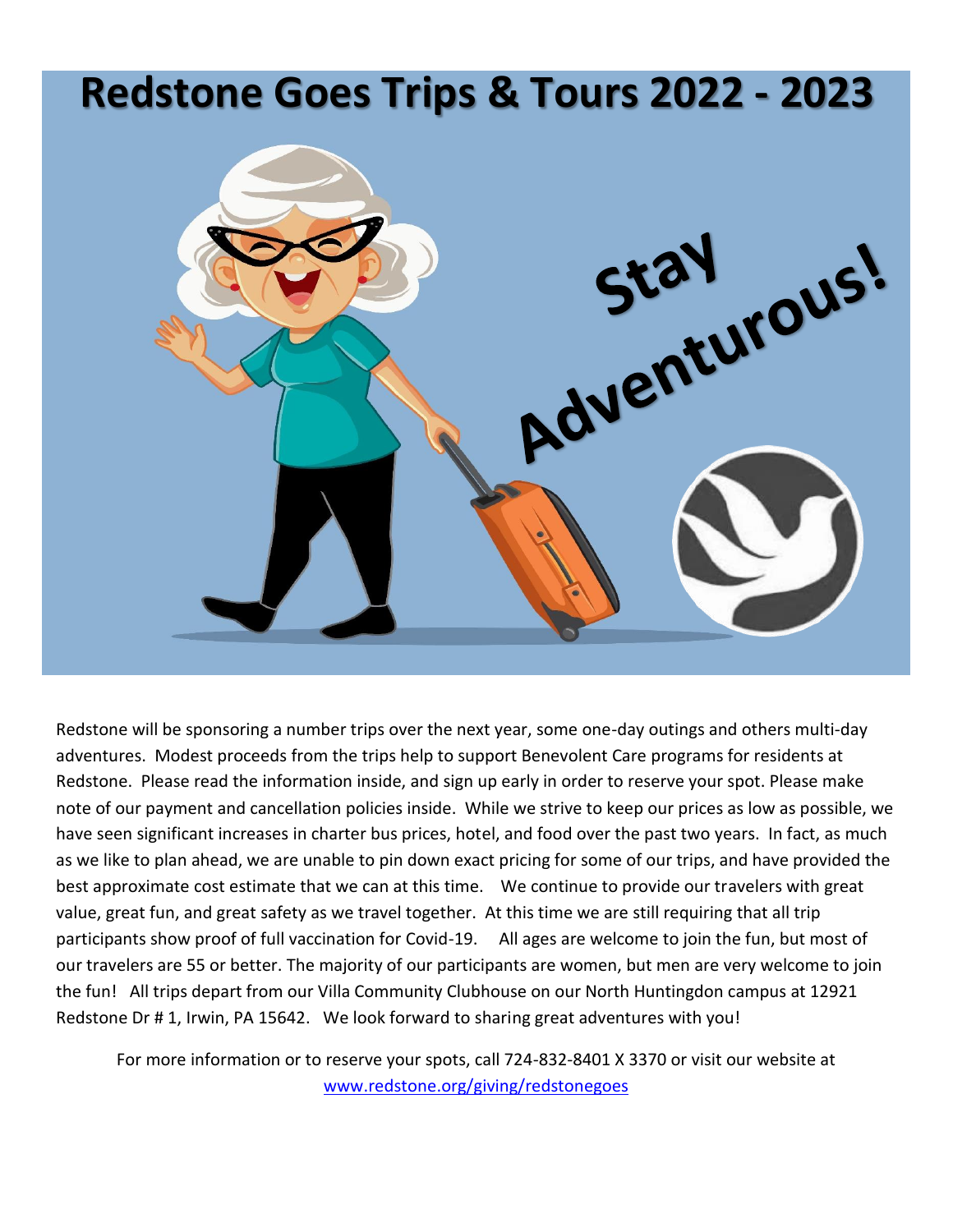# **Sight & Sound presents DAVID, Tuesday, April 26, 2022**



We'll kick off the new season with a small but mighty adventure. Our one day Sight & Sound trips have been very popular in the past and we have planned this trip in response to your requests! We will depart Redstone at 7 am bound for Kitchen Kettle Village. You'll have a couple of hours to shop and enjoy lunch on your own before we head to Sight & Sound. In this new

production, the story of David will be brought to life on stage, and the audience will realize that "David's biggest battle is the one within himself." After the show we will enjoy an Amish smorgasbord dinner at Redstone favorite, Yoder's. We'll then depart for a fairly late arrival back at Redstone. Price for motorcoach, show, and dinner is \$210 per person.

#### **Let's Start Summer in Cape May, New Jersey! Monday, May 23, 2022 – Wednesday, May 25, 2022**



We will depart Redstone at 6:30 am on Monday and travel to lovely Victorian Cape May. Our hotel will be the Grand Hotel, right on the beach. On Monday evening we will enjoy a group dinner. On Tuesday your day includes a trolley tour of Cape May, a tour of the restored Emlen Physick Estate, and a delicious lunch. Tuesday evening you can

enjoy shopping and dinner on your own. We will be on board at 9:30 on Wednesday morning but before heading home a step-on guide will give us a tour of the shoreline and lighthouse area. Approximate arrival back to Redstone is 10 pm. What a great way to begin summer with toes in the sand on a lovely beach! Prices include motorcoach, hotel, gratuities, activities, 2 breakfasts, 1 lunch, and 1 dinner. Price is \$600 in a single, \$450 per person in a double, \$400 in a triple, and \$375 in a quad.

#### **That'll Be the Day! Tuesday, July 26, 2022**



This is sure to be a fun day! We'll depart Redstone at 7 am bound for the Seneca Niagara Casino. Upon arrival you will receive \$20 in slot play and \$10 to use toward food and beverage. Enjoy lunch on your own in one of the Casino's dining options. At 2 pm we will head to the ballroom for a musical tribute to Buddy Holly, made up of cast members from the national tour of the

hit musical, BUDDY – THE BUDDY HOLLY STORY. After the show we'll have a little more time in the Casino before heading for home, making a dinner stop en route for dinner on your own. Price for motorcoach, show, slot play and food voucher is \$150 per person.

**Back to the Mountains, Wednesday, August 17th** 

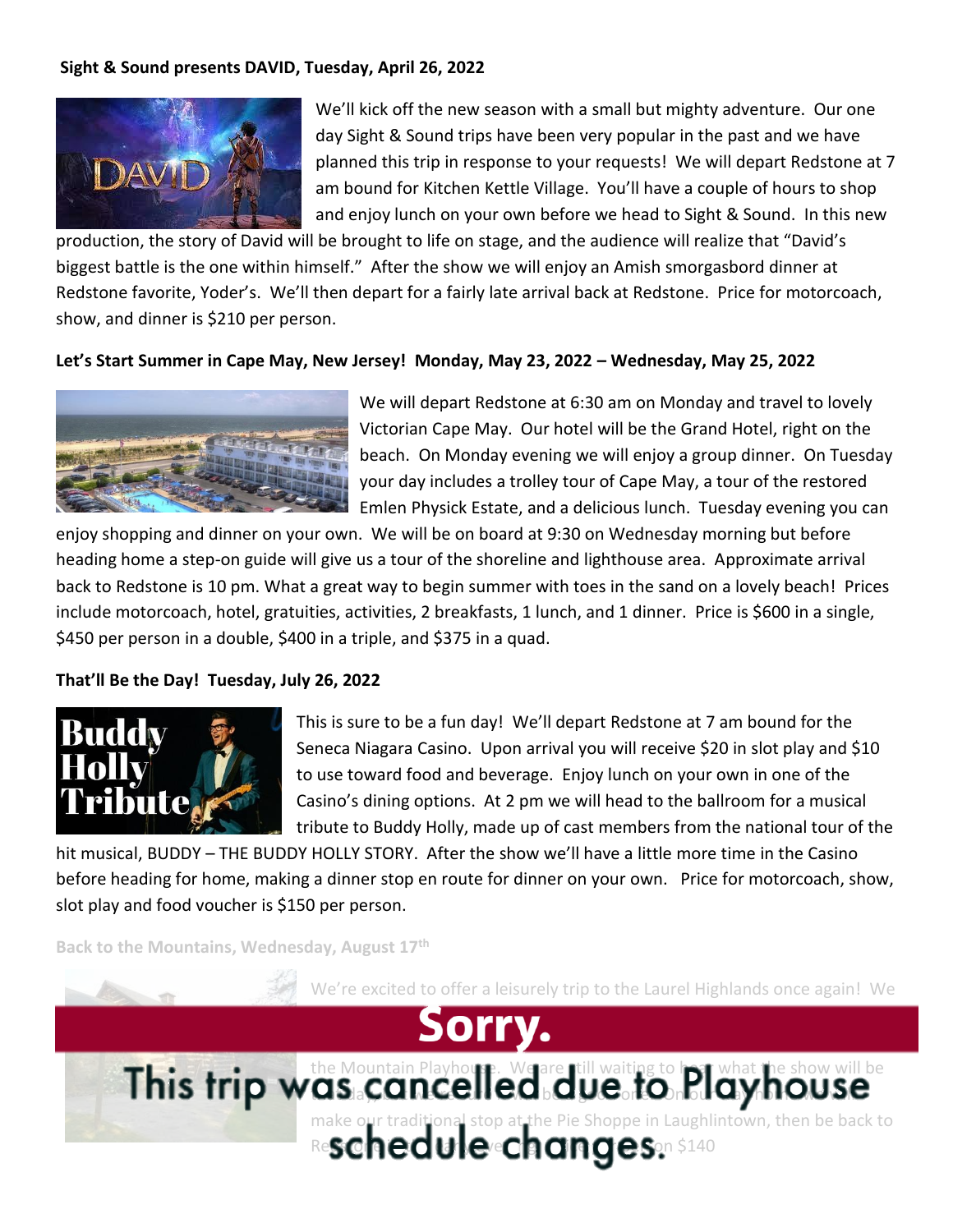#### **Rock and Blues Road Trip, Wednesday, September 14 to Monday, September 19**



We've put together some of our most-asked-for attractions in the south for this Rockabilly Road Trip! We will depart Redstone early in the morning of September 14<sup>th</sup> bound for Louisville, KY. Upon arrival we'll enjoy a tour of Churchill Downs and a visit to the Kentucky Derby Museum, before our group dinner. Thursday morning we'll make our way to Memphis. A step-on guide will join us to give us an overview of the city. We'll enjoy a group dinner with live music that evening. We'll be staying right in downtown Memphis for three nights. Friday morning, we're going to

Graceland for a tour and lunch! Then it's back to Memphis for a tour of the legendary Sun Studio, and a stop to see the famous ducks on parade. Dinner that evening will be on your own. On Saturday we will begin the day with a visit to the Civil Rights Museum. Lunch and the afternoon will be on your own, and dinner will be on the Memphis Belle paddle wheeler on the mighty Mississippi. Sunday morning we will bid Memphis farewell and make our way north. En route we will stop for dinner at Claudia Sander's, who yes, was the wife of the Colonel. We will overnight near the legendary Noah's Ark attraction. Monday morning we will have a few hours to tour the Ark, before making our final leg of the journey home. We will arrive back to Redstone in the mid-evening. Trip includes deluxe motorcoach, all gratuities, hotel, all tours and activities as described, 5 breakfasts, 1 lunch, and 4 dinners. \$1525 in a Single, \$1125 Per Person in a Double, \$1000 Per Person in a Triple, and \$925 Per Person in a Quad.

#### **The Greatest Day Celebrating the Greatest Generation, Saturday, October 15**



Depart Redstone in the early morning bound for Ashtabula, Ohio where we will visit the North Coast WWII Museum. Then it is on to Erie for lunch followed by a fall sightseeing cruise on the Victorian Princess Paddewheeler. Then it's back home to Redstone. \$140 per person

#### **It's Up to You… New York, NY! Friday, November 11 – Sunday, November 13**



We're going back! Travel with us to NYC but "it's up to you" what you do. Join us for our charter bus and hotel, but then choose the activities that you want! We will offer the following as optional activities: dinner and night tour Friday evening, visit to the 9/11 Museum on Saturday, group dinner and Broadway show on Saturday, Central Park tour and brunch on Sunday morning. We will depart for home mid-afternoon. Prices are still being

negotiated and will be based on activities chosen by each traveler. We anticipate that the price for the motorcoach and Manhattan hotel will be right around \$300 per person in a double, less in a triple or quad.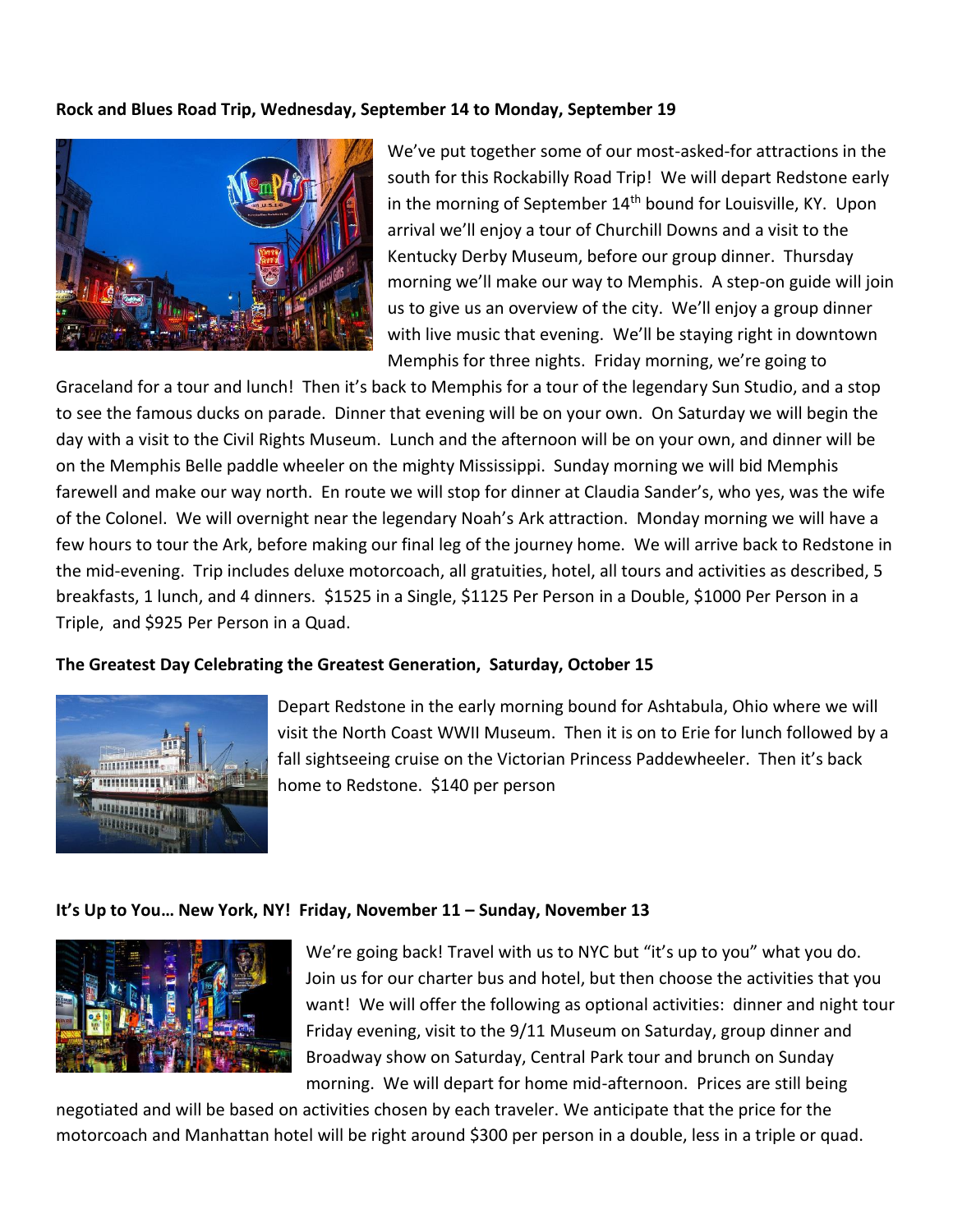Prices for the optional group activities are still being negotiated. A \$100 deposit will hold your spot for the bus and hotel.

# **Our Annual Christmas Trip! Amish Country Ohio. Tuesday, December 6**



After an early morning departure from Redstone, our day will include some shopping time in the Amish market, a delicious lunch, followed by an afternoon Christmas show at the Ohio Star Theater. After a final stop at the Walnut Creek Grocery, we will head for home, making a dinner stop on your own en route. Price is still being determined but we anticipate it will be approximately \$150 per person.

# **The Granddaddy of all Trips – Branson! Wednesday, March 22 – Monday, March 27, 2023**



Prices for this trip are still very much in flux and we are working to pin down the activities. We've had so many requests for this one! What we can tell you is that we will drive halfway the first day and enjoy an evening dinner and activity as a group. We will spend three nights in Branson. Our time in Branson will include at least four shows, (probably oldies, country music, and some gospel thrown in) time for shopping, delicious group dinners, a visit to College of the Ozarks, and

more. For our return trip we will again travel halfway and then have an evening meal and activity before heading home the next day. A \$100 deposit will hold your spot, and then once the final itinerary and price are published you can withdraw your deposit if you are unhappy with the details. We anticipate prices will be similar to the Memphis trip listed above.

# **Coming later in 2023….**

**By Popular Request – Let's Return to Mackinac Island!** 

**The Greenbrier Resort with Bunker Tour!** 

**Additional trips will be added during the year. We welcome your suggestions!** 

# **Redstone Goes Trips & Tours: Policies and Questions**

# **How are things different in the post-Covid world?**

At this time, as per Redstone policies, all participants must provide proof of full vaccination prior to travel. Full vaccination is currently defined as two doses of Pfizer or Moderna, or one dose of J&J. The booster is not required but is strongly recommended. This policy may change to include the requirement of the booster and we will notify participants. Travelers will be screened for wellness the morning of trip departure, and unfortunately if the participant has a fever of over 100.4 degrees, that person will not be able to proceed with the trip. (See information about trip insurance below.) We will follow masking guidelines for public transit and for senior living communities at the time of travel. Current mask requirements for transportation are in effect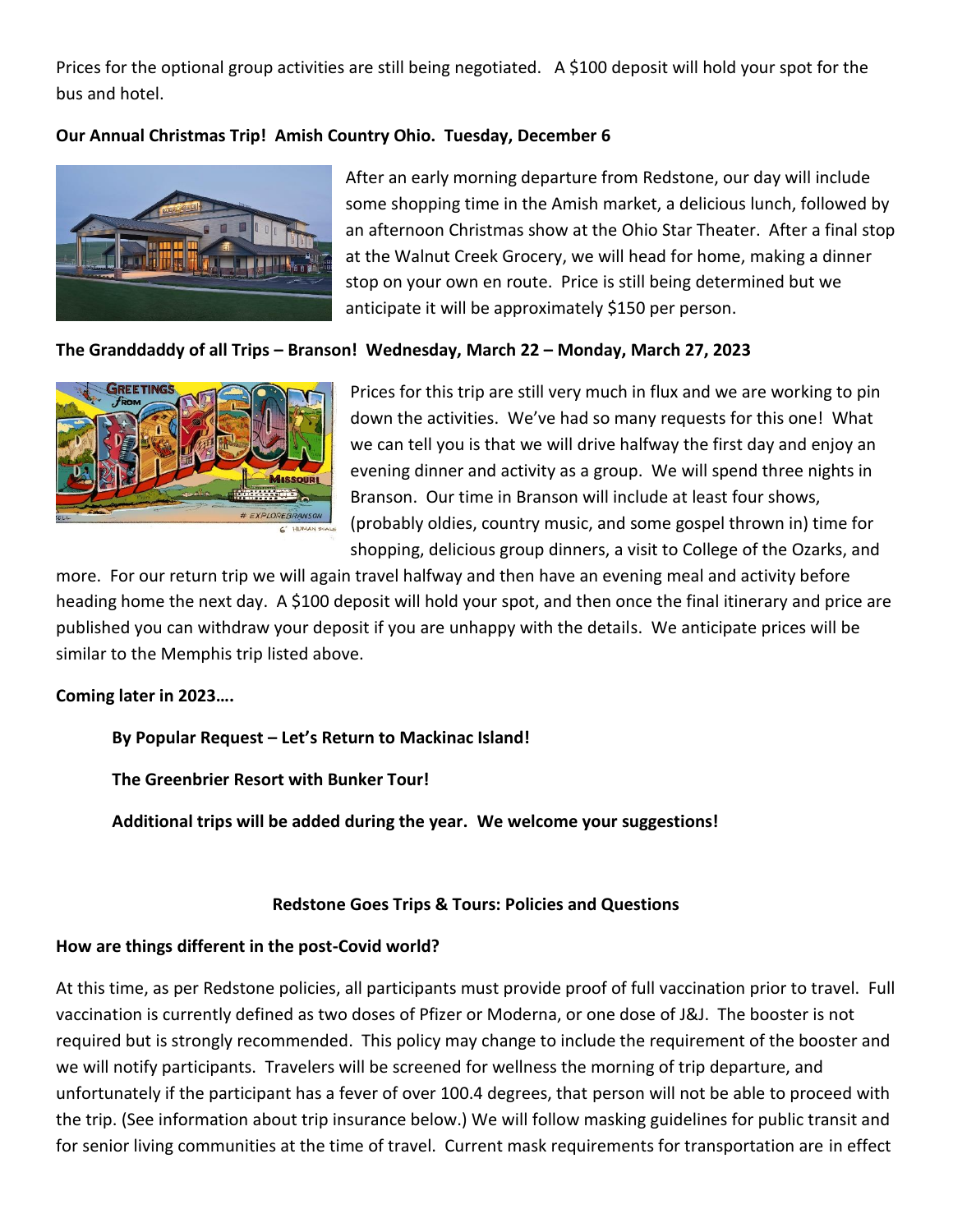until April 18, 2022. After that time, we anticipate dropping the face mask requirement on the bus. With that being said, if at any time during travel you are experiencing a runny nose, scratchy throat, etc., we respectfully request that you wear a mask to help protect those around you from the spread of whatever you might be experiencing. Similarly, if you are more comfortable wearing a face mask on an enclosed space like a bus, you should feel free to decide to do so.

# **How do you set your prices for trips?**

Redstone does not build a large profit margin into trips. Our goal is to raise friends for Redstone, while any profit that does occur supports benevolent care programs for our residents. Because of our tight margins, If 30 days prior to a scheduled trip there are NOT at least 30 participants registered and with paid deposits, the trip will be cancelled and deposits and payments will be refunded to those who have registered. We don't want to have to do this! If there is a trip that you really want to see happen, it is in your best interest to share the information with friends and family in order to encourage others to go. Residents and employees of Redstone are eligible for a modest trip discount of \$10 on day trips and \$25 on overnight trips.

# **What are your payment and cancellation policies?**

Deposits for each trip are fully refundable if the request for a refund is made more than **90 days** before the trip. After that time, we must retain your deposit, unless you find someone to fill your spot. Day trip deposits are \$50 and overnight trips, \$100. Trips may be paid in installments, but must be paid in full 30 days in advance of travel. If you are not paid in full by that time, you may lose your spot to someone on our waiting list. We will remind you of payments due. You may request EZ-Pay for your trips. By providing us with a valid credit card, we can divide your trip payments into manageable (EZ) pre-scheduled amounts. If you must cancel within the 30 days before the trip after you are paid in full, we will do everything that we can to provide you with as much of a refund as possible. Sometimes we are able to cancel meals, hotel rooms, etc. Because we do these trips mostly for friendship and fun, this limits our ability to guarantee a full refund. We will provide you with as much of a refund as we receive from our vendors. Please note that if you must cancel within the 72 hours immediately prior to the trip, it is very unlikely that we will be able to provide you with any refund. Unfortunately the same would be true if you are unwell the morning of trip departure and unable to travel. If you are concerned about the need to cancel a trip or being unwell and unable to travel, we recommend considering travel insurance. When exploring travel insurance, make sure that you choose a policy that allows you to CANCEL FOR ANY REASON. Read the fine print carefully. As an example, it appears that a 65 year old could insure a trip with a value of \$750 for just over \$100, an investment that might be very worth making! WWW.TRAVELGUARD.COM is a source you may want to explore to consider travel insurance. TravelGuard is not a partner of Redstone, and there are other travel insurance policies available with similar prices and processes, including through the AARP. You may wish to ask your insurance agent for advice if travel insurance is of interest. Trips are fully refunded if Redstone must cancel the trip.

#### **What about mobility equipment and ability to walk distances?**

We are always happy to accommodate walkers, wheelchairs, and even an occasional scooter on the bus. Oxygen may be permitted depending on the bus company policy. Please contact us with your specific medical concerns and we will work with you. Trip participants need to be able to manage the steps on and off the bus with minimal assistance. Most of our trips are self-paced so that you can decide how much or how little